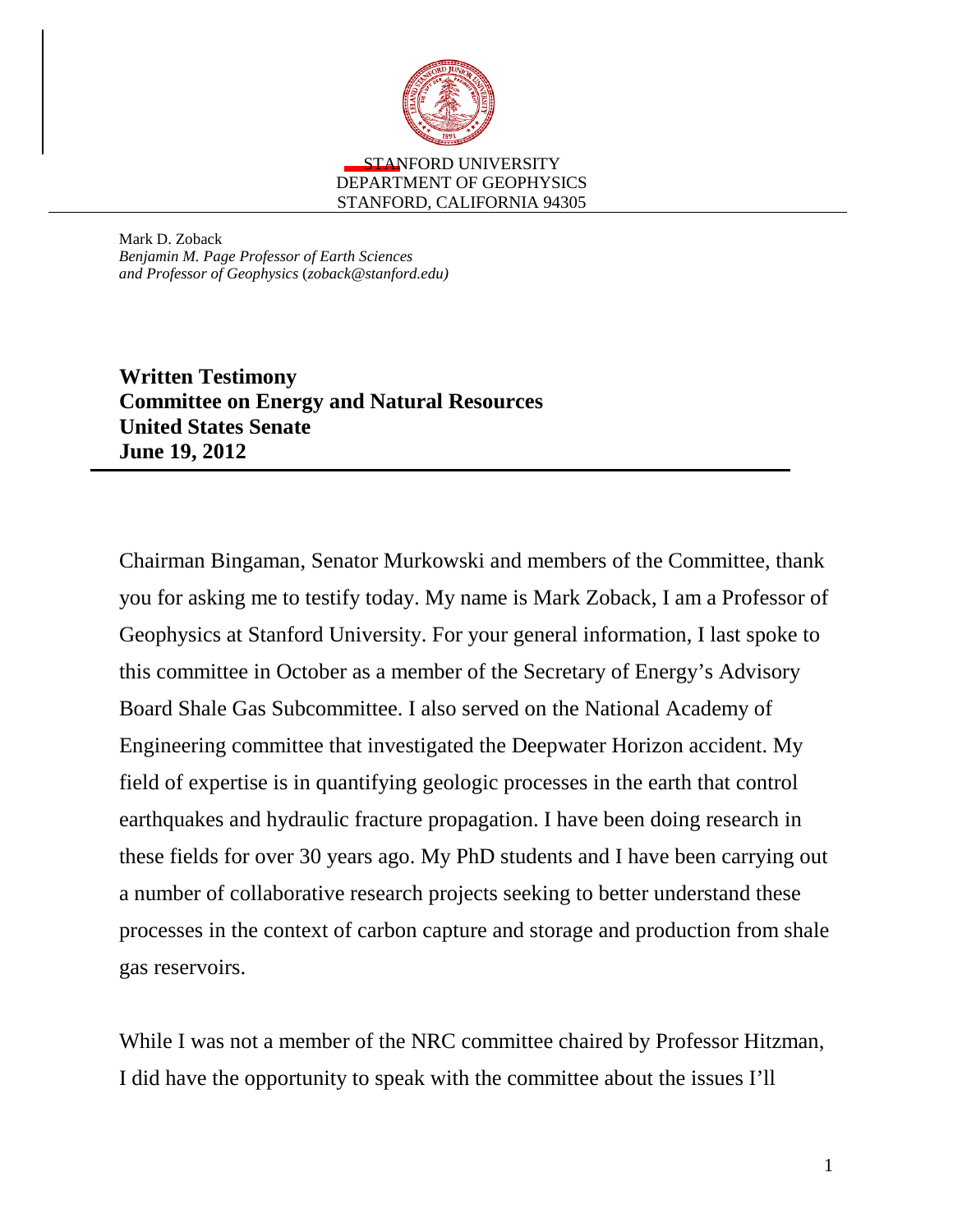comment upon today. Let me say at the outset that I am in full agreement with the principal findings their report.

Today, I will limit my comments to discussing earthquakes and energy technologies in two specific contexts. First, will be earthquakes triggered by injection of wastewater. While wastewater can come from many sources, of particular interest in the past few years has been the injection of the flow-back water coming out of shale gas wells following hydraulic fracturing. Second, I want to comment briefly about the potential for triggered seismicity associated large-scale carbon capture and storage, or CCS, as it is widely known.

In most cases, if earthquakes are triggered by fluid injection it is because injecting fluid increases the pore pressure at depth. The increase in pore pressure reduces the frictional resistance to slip on pre-existing faults, allowing elastic energy already stored in the rock to be released in earthquakes. For the cases I will speak about today, the earthquakes in question would have occurred someday as a natural geologic process — injection could simply advance their time of occurrence.

I have provided the committee staff with recently published papers I've written on these topics to provide more details.

## Earthquakes associated with wastewater injection

In 2011 the relatively stable interior of the U.S. was struck by a surprising number of small-to-moderate, but widely felt earthquakes. Most of these were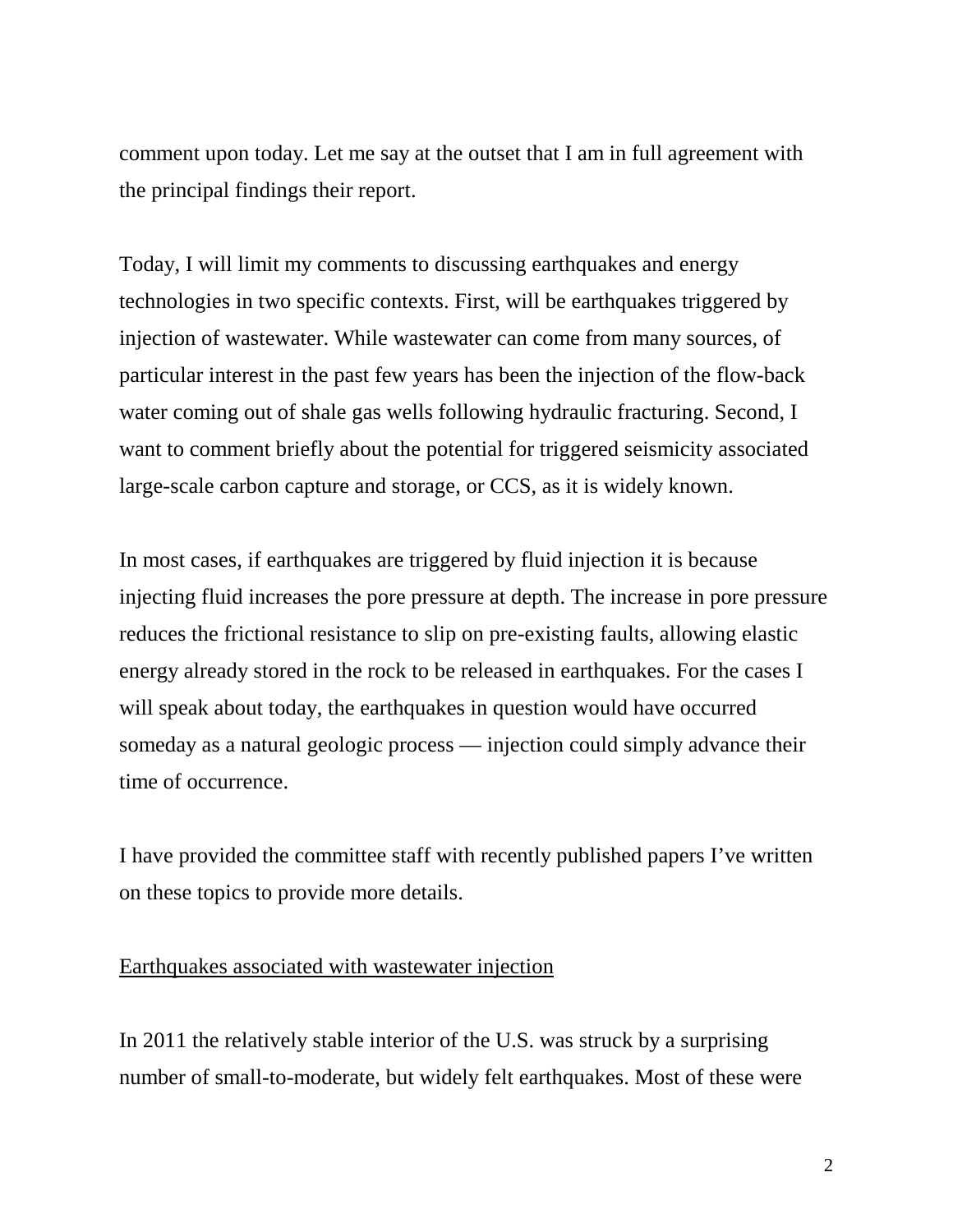natural events, the types of earthquakes that occur from time to time in all intraplate regions. The magnitude 5.8 that occurred in northern Virginia on Aug. 23, 2011 that was felt throughout the northeast and damaged the Washington Monument was one of these natural events. While the magnitude of this event was unusual for this part of the world, the Aug.  $23<sup>rd</sup>$  earthquake occurred in the Central Virginia seismic zone, an area known for many decades to produce relatively frequent small earthquakes.

This said, a number of the small-to-moderate earthquakes that occurred in the interior of the U.S. in 2011 appear to be associated with the disposal of wastewater, at least in part related to shale gas production.

Following hydraulic fracturing of shale gas wells, the water that was injected during hydraulic fracturing is flowed back out of the well. The amount of water that flows back after fracturing varies from region to region. It's typical for 25- 50% of injected water to flow back. While the chemicals that comprise the fracturing fluid are relatively benign, the flow-back water can be contaminated with brine, metals and potentially dangerous chemicals picked up from the shale and must be disposed of properly.

Seismic events associated with injection of wastewater in 2011 include the earthquakes near Guy, Ark., where the largest earthquake was a magnitude-4.7 event on Feb.  $27<sup>th</sup>$  and the earthquakes that occurred on Christmas Eve and New Year's Eve near Youngstown, Ohio. The largest Youngstown event was magnitude 4.0. It is understandable that the occurrence of injection-related earthquakes is of concern to the public, government officials and industry alike.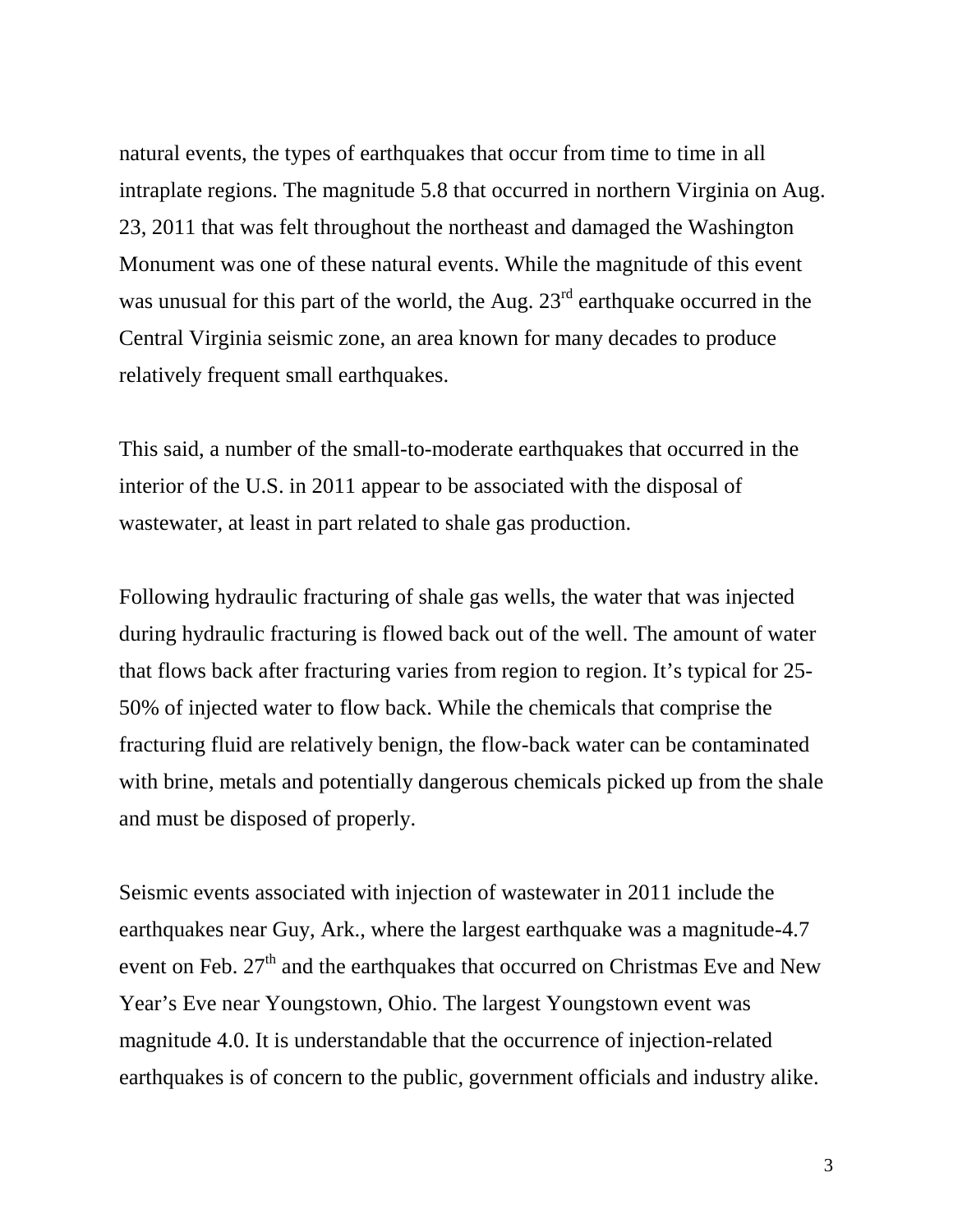I believe that with proper planning, monitoring and response, the occurrence of small-to-moderate earthquakes associated with fluid injection can be reduced and the risks associated with such events effectively managed. No earthquake triggered by fluid injection has ever caused serious injury or significant damage. Moreover, approximately 140,000 Class II wastewater disposal wells have been operating safely and without incident in the U.S. for many decades.

Five straightforward steps can be taken to reduce the probability of triggering seismicity whenever we inject fluid into the subsurface. First, it is important to avoid injection into faults in brittle rock. While this may seem a "no-brainer", there is not always sufficient site characterization prior to approval of a injection site. Second, formations should be selected for injection (and injection rates limited) so as to minimize pore pressure changes. Third, local seismic monitoring arrays should be installed when there is a potential for injection to trigger seismicity. Fourth, protocols should be established in advance to define how operations would be modified if seismicity were to be triggered. And fifth, operators need to be prepared to reduce injection rates or abandon injection wells if triggered seismicity poses any hazard. These five steps provide regulators and operating companies with a framework for reducing the risk associated with triggered earthquakes.

In addition, the re-cycling of flow-back water (for use in subsequent hydraulic fracturing operations) is becoming increasingly common (especially in the northeastern U.S.). This is a very welcome development. Re-use of flow-back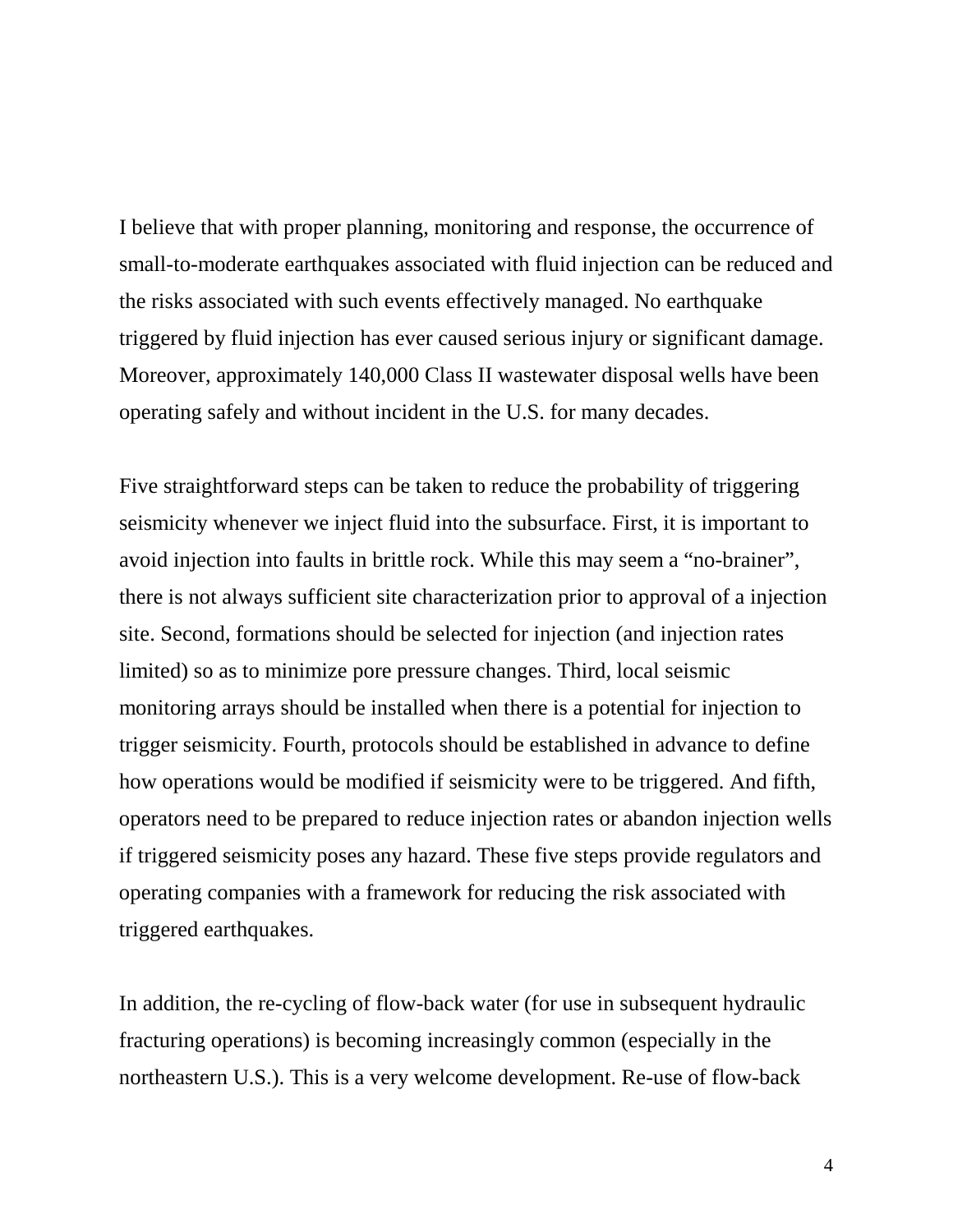water avoids potential problems associated with transport and injection flowback water or the expense and difficulty of extensive water treatment operations.

It is important to note that the extremely small microseismic events occur during hydraulic fracturing operations. These microseismic events affect a very small volume of rock and release, on average, about the same amount of energy as a gallon of milk falling off a kitchen counter. The reason these events are so small is that pressurization during hydraulic fracturing affects only limited volumes of rock (typically several hundred meters in extent) and pressurization typically lasts only a few hours. A few very small earthquakes have occurred during hydraulic fracturing (such as a magnitude-2.3 earthquake near Blackpool, England, in April 2011), but such events are extremely rare.

It is important for the public to recognize that the risks posed by injection of wastewater are extremely low. In addition, the risks can be minimized further through proper study and planning prior to injection, careful monitoring in areas where there is a possibility that seismicity might be triggered, and operators and regulators taking a proactive response if triggered seismicity was to occur.

## Earthquake potential and large-scale carbon storage

I would now like to comment briefly about the potential for triggered seismicity associated large-scale carbon capture and storage. My colleague Steve Gorelick and I have recently pointed out that not only would large-scale CCS be an extremely costly endeavor, there is a high probability that earthquakes will be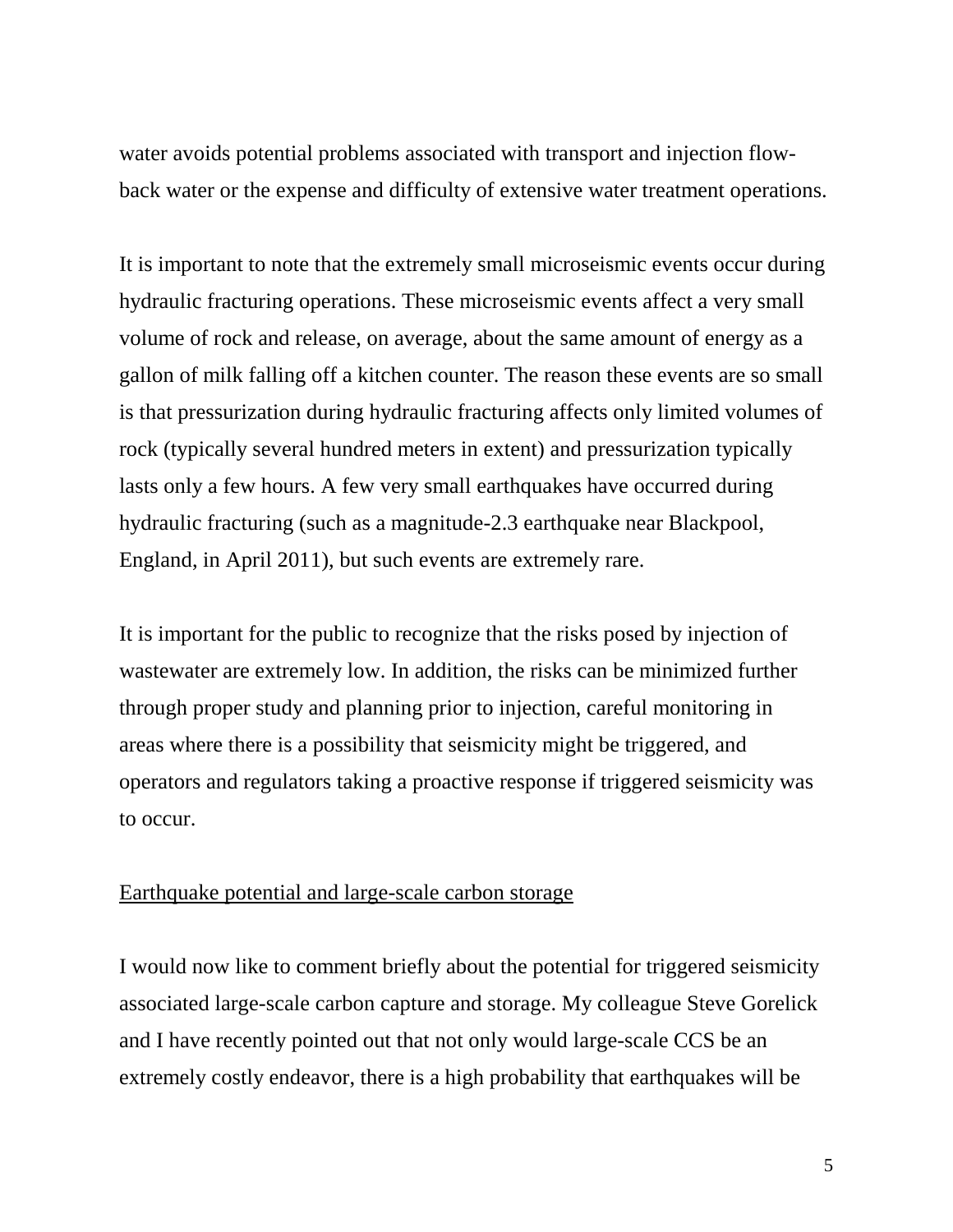triggered by injection of the enormous volumes  $CO<sub>2</sub>$  associated with large-scale CCS.

There are two issues I wish to emphasize in particular this morning. First, our principal concern is not the probability of triggering large earthquakes. Large faults are required to produce large earthquakes. We assume that such faults would be detected, and thus avoided, by careful site characterization studies. Our concern is that even small-to-moderate size earthquakes would threaten the seal integrity of the formations being used to store  $CO<sub>2</sub>$  for long periods without leakage. Studies by other scientists have shown that a leak rate from underground  $CO<sub>2</sub>$  storage reservoirs of less than 1% per thousand years is required for CCS to achieve the same climate benefits as switching to renewable energy sources.

Second, it is important to emphasize that we recognize that CCS can be a valuable and useful tool for reducing greenhouse gas emissions in specific situations. Our concern is whether CCS can be a viable strategy for achieving appreciable global greenhouse gas reductions. From a global perspective, if large-scale CCS is to significantly contribute to reducing the accumulation of greenhouse gases, it must operate at a massive scale, on the order of 3.5 billion tonnes of  $CO<sub>2</sub>$  per year. This corresponds to a volume roughly equivalent to the ~27 billion barrels of oil currently produced annually around the world.

Multiple lines of evidence indicate that pre-existing faults found in brittle rocks almost everywhere in the earth's crust are close to frictional failure, often in response to small increases in pore pressure. In fact, over time-periods of just a